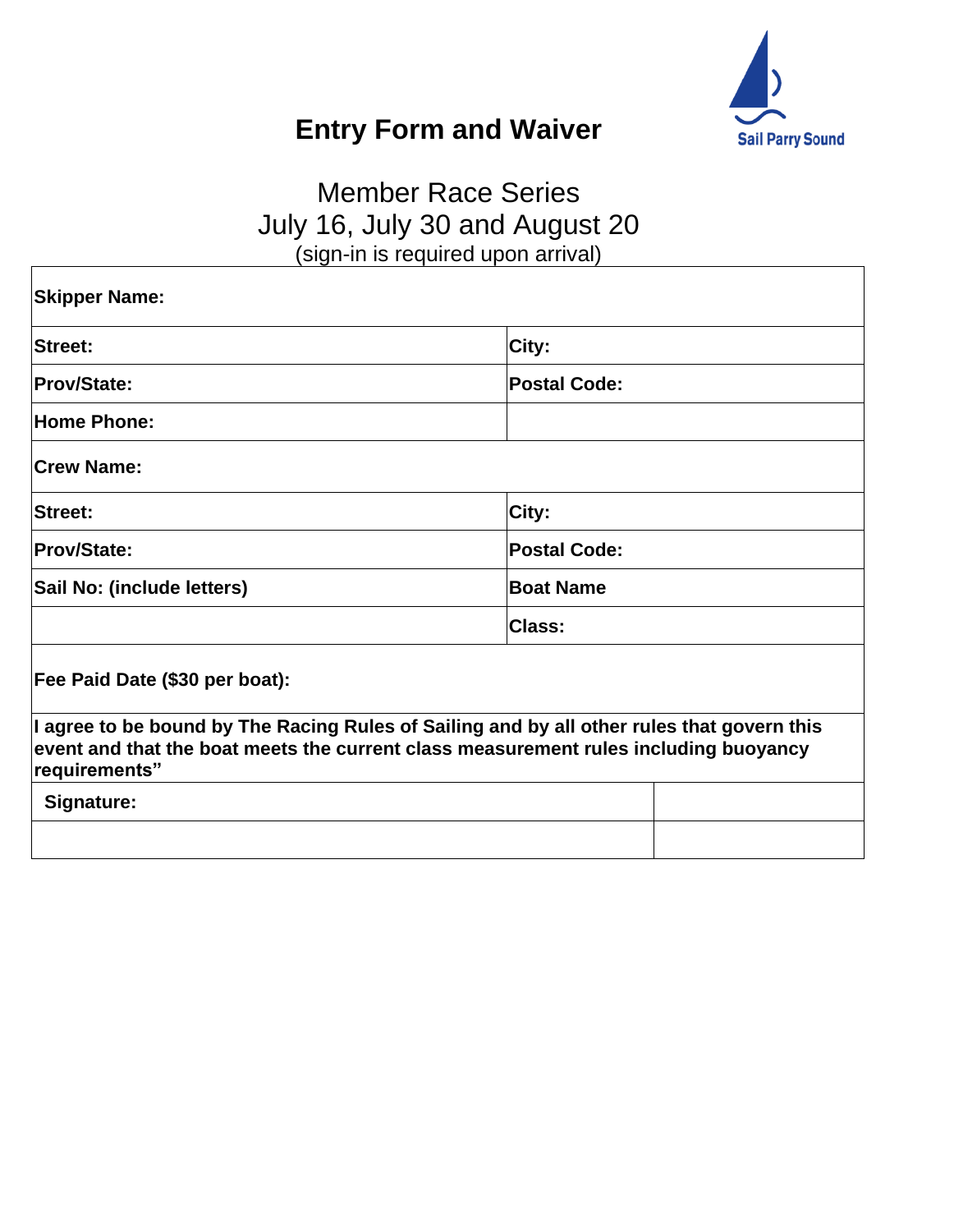## **WAIVER, RELEASE AND ASSUMPTION OF RISK**

## **PLEASE READ CAREFULLY**

TO: SAIL PARRY SOUND INC.

PARTICIPANTS NAMES: (please print)

In consideration of the Sail Parry Sound Inc. ("SPS") accepting my registration for permitting me to participate in the SPS Member Race Series, on Georgian Bay being organized by SPS, the following waiver of all claims, release from all liability assumption of all risks, agreement not to sue and other terms of this agreement is entered by me with and for the benefit of:

- Sail Parry Sound Inc.;
- and any organizing committee and volunteers

\_\_\_\_\_\_\_\_\_\_\_\_\_\_\_\_\_\_\_\_\_\_\_\_\_\_\_\_\_\_\_\_\_\_\_\_\_\_\_\_\_\_\_\_\_

I waive any and all claims I may now and in the future have against, and release from all liability and agree not to sue the SPS and any of the organizing committee and volunteers for any personal injury, death, property damages, expenses or loss that I sustain as a result of my participation in the above Race Series due to any cause whatsoever, including, without limitation:

a) negligence (the meaning of which includes failure to use such care as a reasonably prudent and careful person would use under similar circumstances and failure to meet standards of care for safety in sailing and other water sports in the Province of Ontario);

b) breach of any other duty imposed by law, including any duty imposed by occupiers liability or other legislation;

- c) breach of any contract; and
- d) mistakes or errors in judgement of any kind.

I am aware that the above Race Series may have in addition to the usual dangers and risks inherent in sailing and water sports, certain additional risks and dangers, some of which include:

1. Water – I am aware that the area used for the Race Series with varying water depths which may have dangerous obstacles and hazards which may be hidden, covered or obscured by water.

2. Weather – I am aware that weather conditions may be extreme and can change rapidly without warning.

3. Facilities and Structures – I am aware of increased risks associated with docks, moorings, and boat launches and the potential for collisions with these structures, other boats, vehicles or people in or out of the water while launching, navigating docking or doing anything else near them.

4. Racing – I am aware that the Race Series is a competitive event involving races and courses and that in addition to the risks associated with sailing in general, there are particular risks involved with starting, navigating and finishing a race, use of equipment therein and the risk of collisions.

5. Personnel and other Participants – I am aware of the risks associated with the conduct including negligence of the SPS, volunteers and other participants.